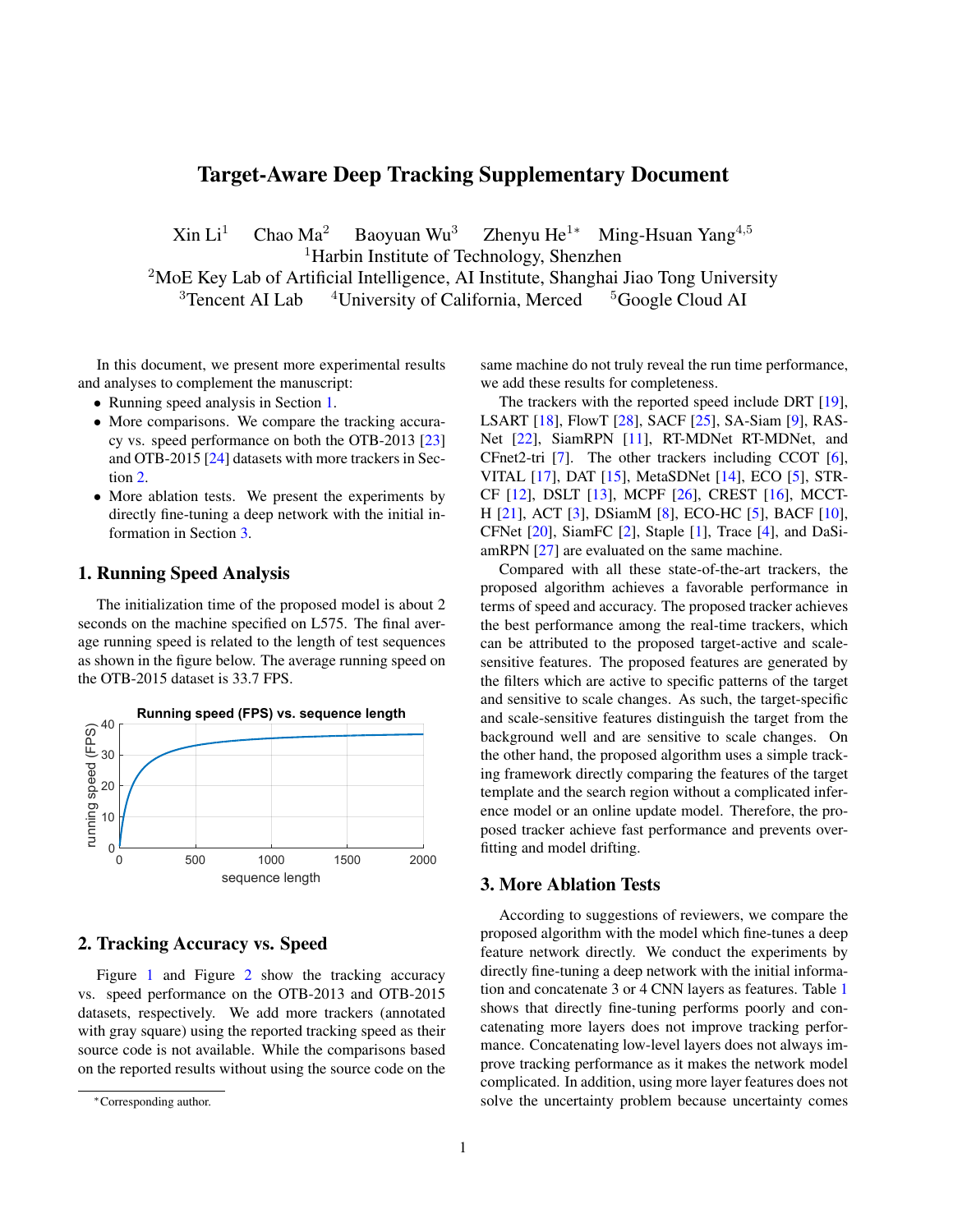

<span id="page-1-0"></span>Figure 1. Tracking accuracy vs. speed on the OTB2013 dataset. The proposed algorithm achieves a favorable performance against the state-of-the-art trackers.



<span id="page-1-1"></span>Figure 2. Tracking accuracy vs. speed on the OTB2015 dataset. The proposed algorithm achieves a favorable performance against the state-of-the-art trackers.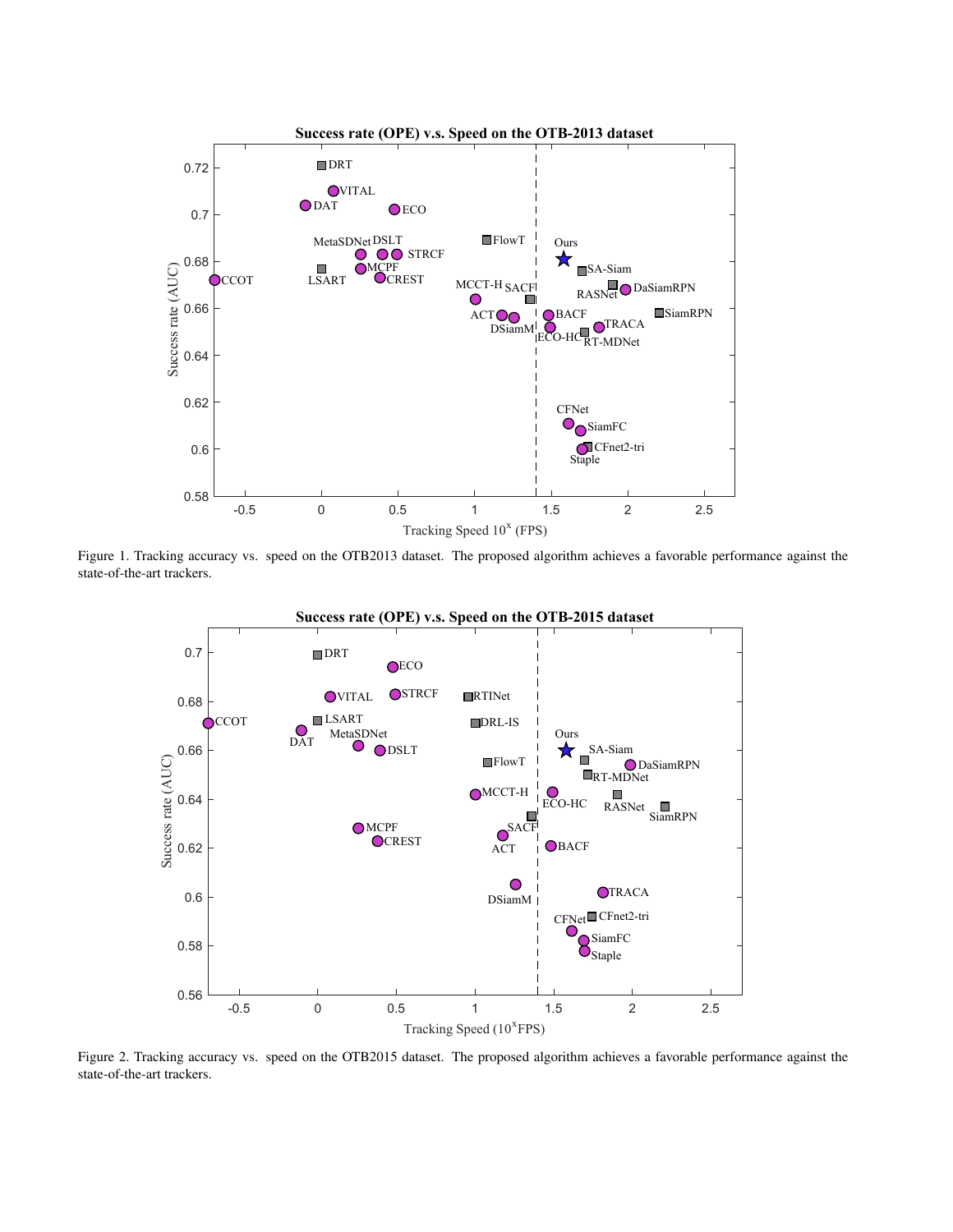from an arbitrary target in the tracking task, which is unknown before tracking.

Table 1. Comparison with the baseline by directly fine-tuning and concatenating more features.

<span id="page-2-0"></span>

| Tracker     | OTB-2013  |            | OTB-2015  |            |
|-------------|-----------|------------|-----------|------------|
|             | Precision | <b>AUC</b> | Precision | <b>AUC</b> |
| Finetuning  | 0.848     | 0.653      | 0.826     | 0.639      |
| Threelayers | 0.850     | 0.656      | 0.827     | 0.642      |
| Fourlayers  | 0.817     | 0.635      | 0.817     | 0.633      |
| <b>Ours</b> | 0.896     | 0.680      | 0.866     | 0.660      |

Our method significantly differs from the approach by directly fine-tuning a deep network with the initial information in two aspects. First, we do not modify or change the activations of existing pre-trained deep models. Instead, we only select the target-active and the scale-sensitive filters (channels). Second, the original deep models designed for image classification is not effective for tracking due to the use of spatial pooling, which decreases the valuable spatial information that helps to precisely localize target objects.

Note that fine-tuning a deep network with the initial frame would easily result in over-fitting due to limited samples in one image. In contrast, we aim to identify the targetaware features. We use the given target information to compute gradients of the proposed losses and identify the targetspecific channels according to the gradients, rather than using the given target information to fine-tune a network directly. In addition, a classification network usually needs a large feature space to separate all possible (hundreds to thousands) classes, which is redundant for tracking as only two classes (foreground and background) are essential for a test sequence. As such, we propose to exploit features specific to the target of interest in a test sequence.